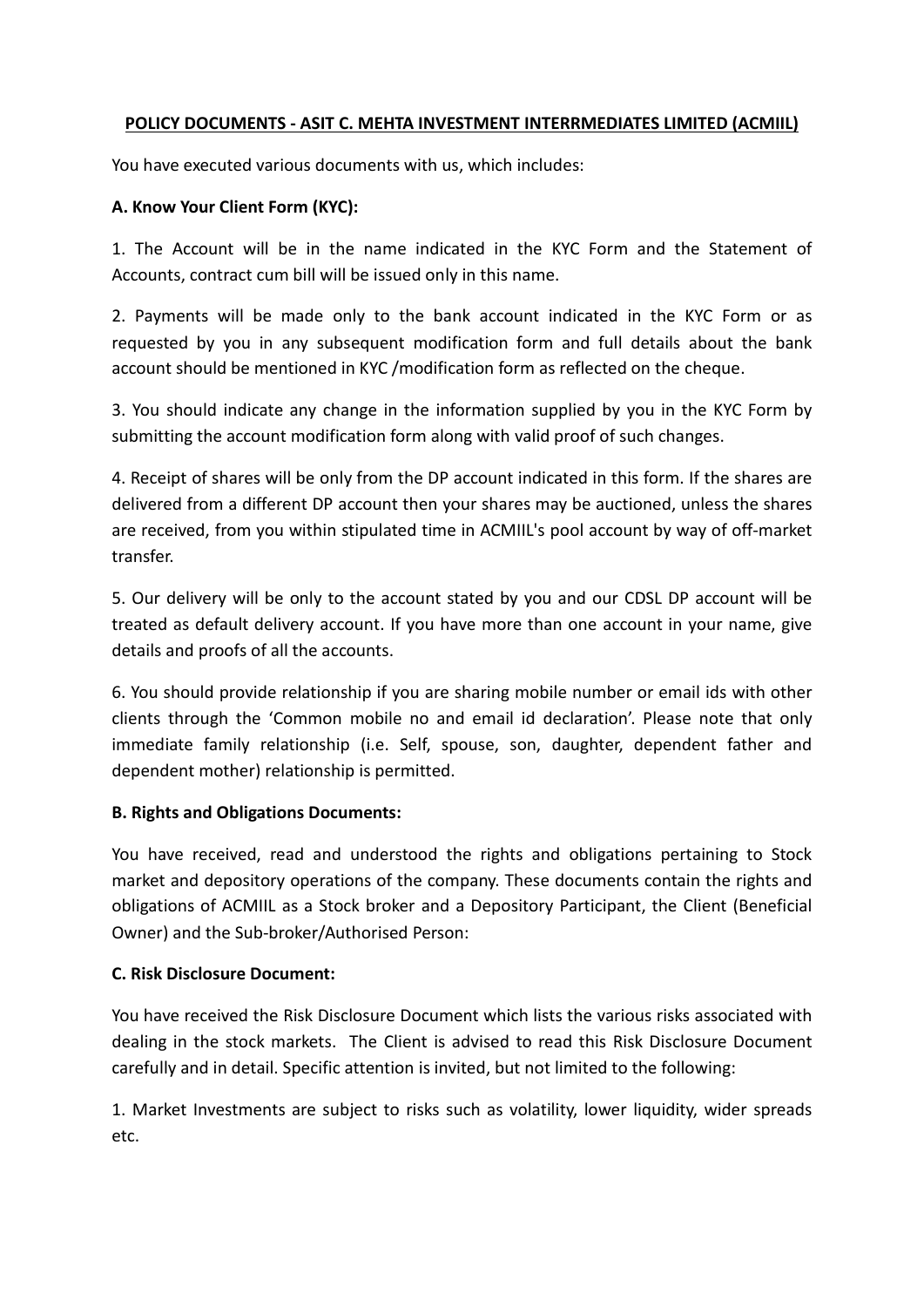2. News Announcements have an impact on share prices. These may be through formal channels such as the company, exchange or news media or through rumours.

3. Technology risk is a major risk that should be understood since there is lot of reliance on technology. Network congestion could lead to inability of our systems in executing the trades. We will not compensate loss of money or opportunity arising out of such failures. While every attempt is made to keep the systems up and running, at times the situation is beyond our control due to the complexity of the components involved in the network.

4.In case of derivatives trading including currency derivatives trading, you are exposed to the Effect of Leverage or Gearing, Risk of option holders, Risks of option writers, Currency volatility etc

5. The general section includes the rights and obligations of investors towards receipt and payment of shares and money. It is also important to note that in event of any dissatisfaction a formal complaint should be filed with the broker to safeguard your legal interest.

You have received, read and understood the documents relating to Do's and Don'ts for trading on the Exchange (s) which list down the care to be taken by investors before they begin to trade, when their trading account is active and thereafter

### D. Running Account Authority Letter:

You are aware that the transaction confirmations, contracts/bills, etc. would be processed Exchange wise, Segment wise. However, for ease of fund movement, you have requested ACMIIL to maintain a single financial account on running account basis in the books of ACMIIL for both exchanges. Kindly note that this running account authority is valid until you revoke the same in writing. Further note that you have authorized us to retain Rs.10,000/- (net amount across segments and across stock exchanges) as permitted by Exchanges while settling your account.

#### Guidance Note:

You have received, read and understood the documents relating to Do's and Don'ts for trading on the Exchange (s) for Investors which list down the care to be taken by investors before they begin to trade, when their trading account is active and thereafter.

#### Closure of trading accounts:

Clients shall be entitled to close the trading account through online mode & offline mode. The closure form is available on our website.

## Guidelines for Online closure of trading accounts:

The facility for online closure of trading accounts is provided to clients as per the following guidelines;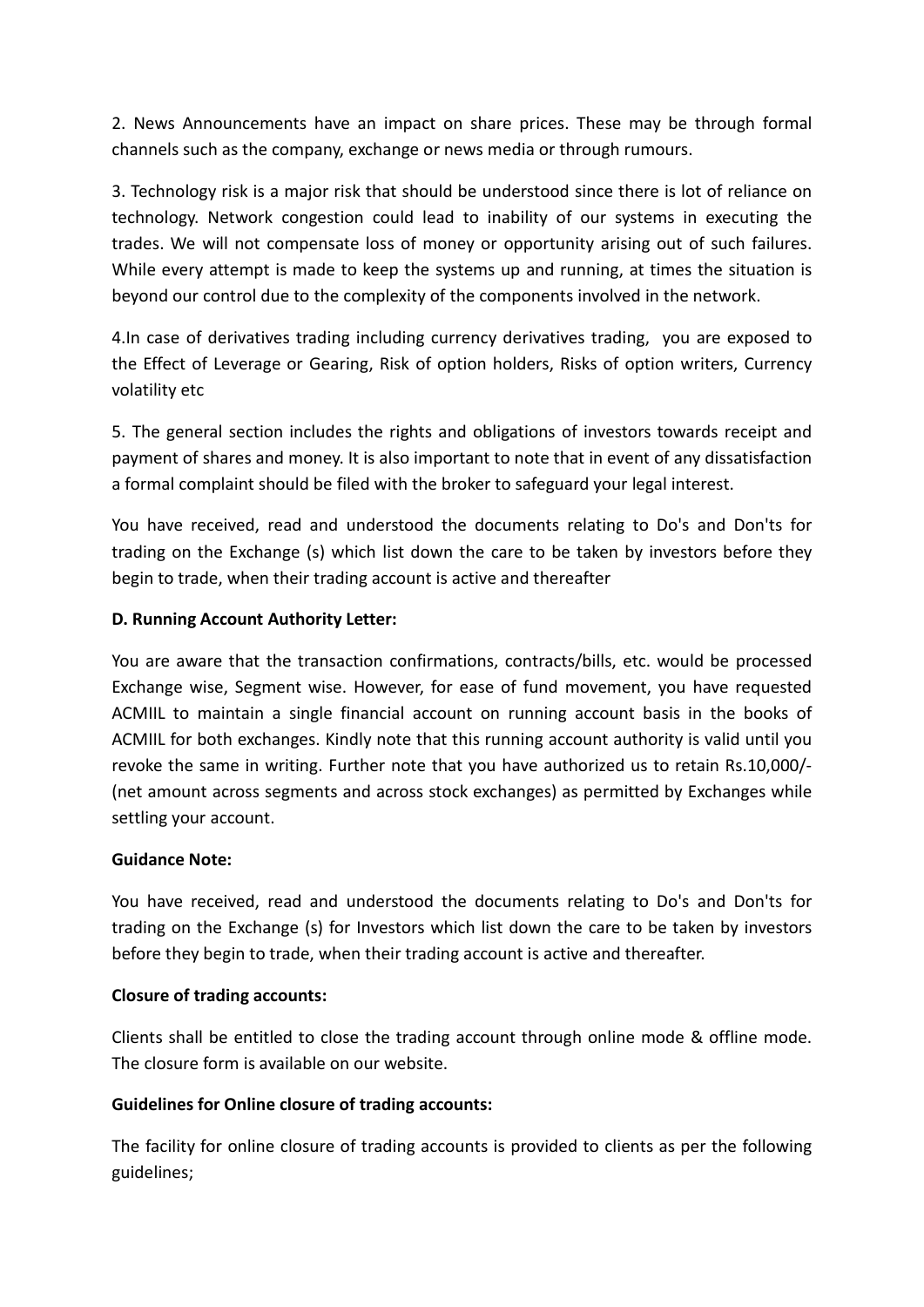1. The request for account closure should be made through ACMIIL's app by way of client specific user ID and password (in case of internet clients)

2. The request received through emails, SMS, other messaging apps, etc. shall not be entertained.

3. Client shall be required to e-sign the form (using Aadhaar based online electronic signature service).

4. Once the application for closure of trading account is received, ACMIIL shall intimate to the client on registered email id and / or mobile number (on both, if available) about the receipt of closure request and shall not permit any further requests for execution of trades by the client. A confirmation regarding the application submitted, shall be sought from the client by way of OTP sent on the email id and / or mobile number updated in its source account (to be closed account) at the time of closure of trading account.

5. Trading account can be closed only if the client doesn't have a negative account balance and / or client do not have any open position and there are no pending arbitration matters / orders prohibiting the release of the client funds & securities at the time of account closure request. In case the client has debit balance (after considering balance across Stock Exchanges) or open positions and applies for closure of trading account, ACMIIL shall send a written response to client asking him to clear the debit balance / open positions prior to initiating the process for closure of broking account.

6. On closure request, ACMIIL shall return funds and release all collateral and pledged securities back to the clients and close the trading account within 3 working days, subject to conditions mentioned in paragraph 5 above. Client needs to ensure that there are no securities available in the demat account at the time of account closure request.

## Important Policies and Procedures / Guidelines for Dealing:

## A. Placing of Order:

Orders should be placed at ACMIIL's local representative's office or on the dedicated call and trade lines of the Call2Invest desk at Head office. Please take the following precautions while placing the order:

1. Orders can be placed only in your name and against the trading account code allotted to you.

2. Do not trade in name of any other person such as ACMIIL's associate or his relatives. ACMIIL will not be responsible for trades that are done in such accounts.

3. Please indicate clearly the scrip name, quantities, rates, expiry month etc. of the transactions that you wish to execute.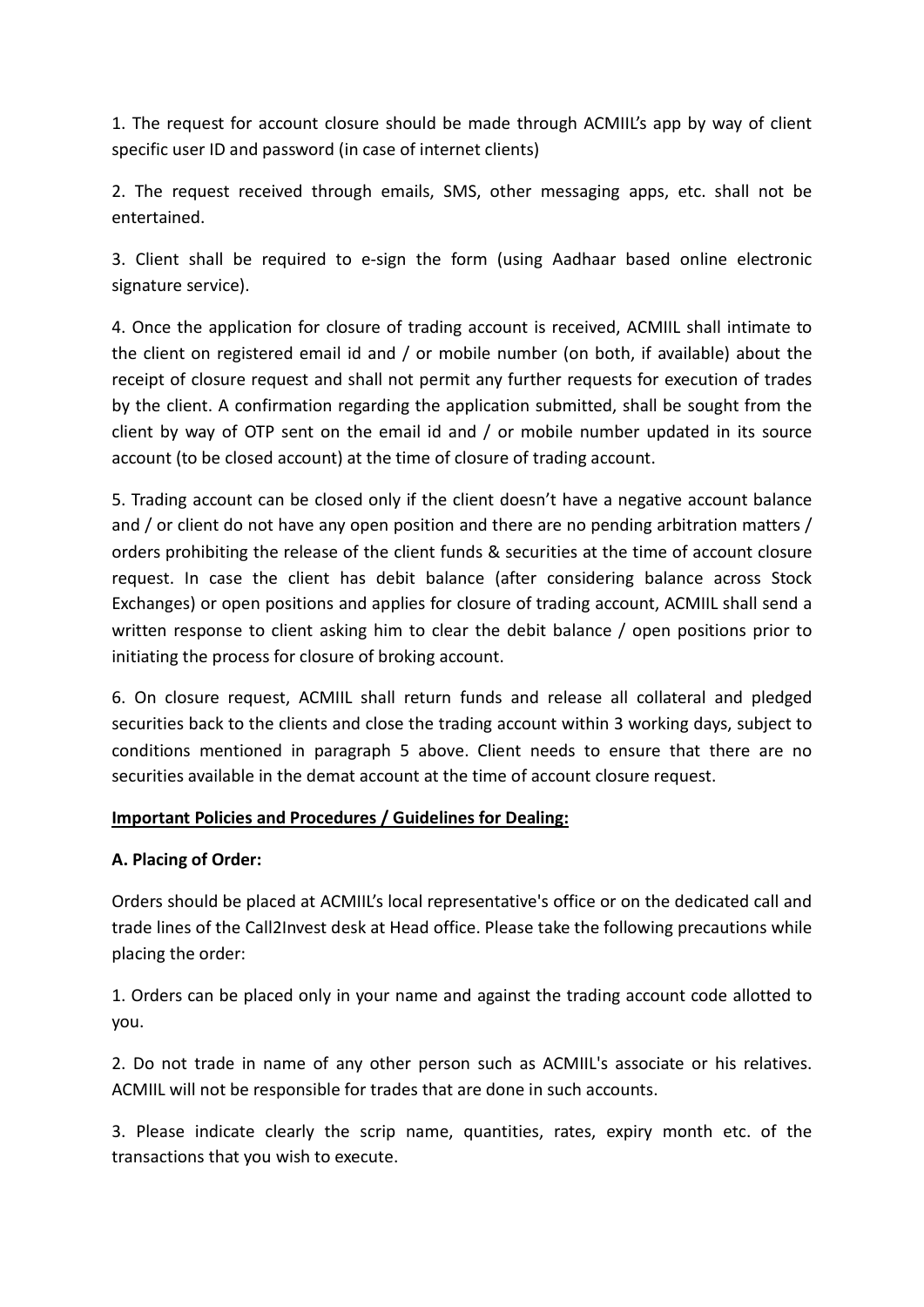4. In event there are multiple names having a few common names then please take extra precaution in giving the full name of the scrip.

5. Check if the scrip is in Trade-to-Trade Segment. In this segment no square off is possible during the day and you have to deliver what you have sold and will have to pay for and receive for your purchases.

6. The stock exchange has put many shares in Z group, because these companies are not complying with their obligations to investors. Exercise extra caution in dealing with Z group shares.

7. Exercise caution while dealing in illiquid scrips. The Exchanges may ask you for justification for dealing in such scrips.

8. ACMIIL follows the VAR based limit as available in the Exchange whereby scripts which are highly volatile and risky requires 100% margin. ACMIIL generally does not refuse orders for penny stocks. However, at times, based on market conditions and volatility in particular scrip as well as in exceptional circumstances, ACMIIL may refuse an order for any stock (including those considered as penny stocks). It is advisable not to deal in penny stock as it contains higher risk.

9. In case of Derivatives (including currency derivatives) trades, please understand the working of the derivatives market, especially frequent changes in margins during the period of open positions. You may have to pay higher margins on same positions if there is increase in volatility in the scrip.

10. Exchange has introduced 'Graded Surveillance Measures' (GSM). You need to take adequate precautions while trading in the securities under GSM, as the settlement shall be done on trade-to-trade basis and no netting off shall be allowed.

11. You should not trade on the basis of unverified information circulated through phone, SMS, email (personal or official), blog or any other mode of communication.

## B. Order Confirmation / Contracts:

1. Please obtain oral order confirmation from ACMIIL's local representative's office immediately on placing the order. Written/SMS confirmation is available every day in the evening for all the orders that were placed during the day.

2. ACMIIL Head office arranges to dispatch contracts within 24 hours of the trades. There could be delay in receipt by you due to delivery / courier delays.

3. Wherever you give consent for E-Contract along with your email ID, contract will be directly sent to respective email ID on same day of trading.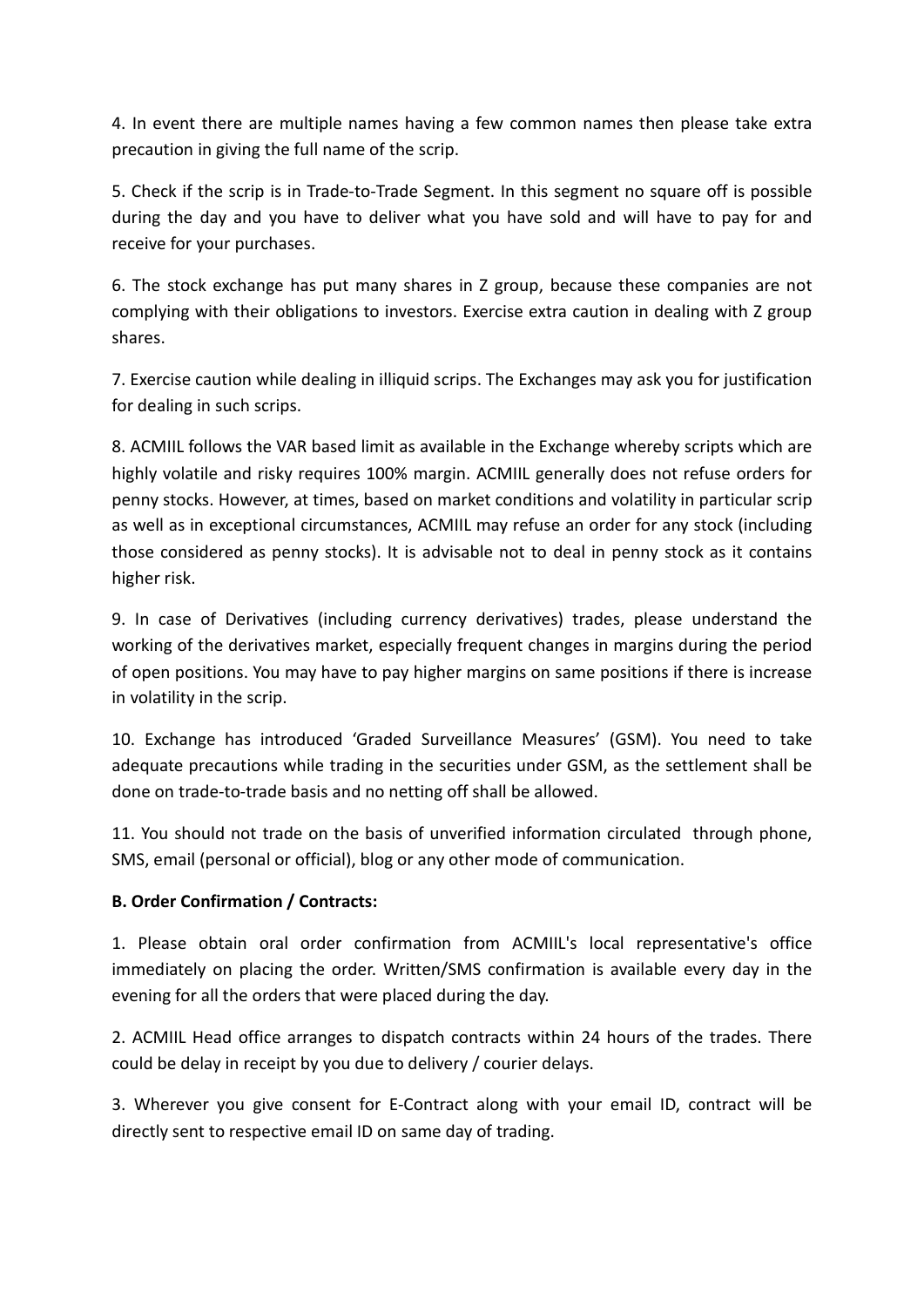4. The contracts contain time stamp of the execution of the order on the trading system. Trade ID generated from the stock exchange system is also printed on the contract.

5. You can check the authenticity of the contract by logging onto BSE or NSE website (i.e., on www.bseindia.com or www.nseindia.com)

6. The contract is a legal document. Please preserve it for Income Tax purpose and for future references (if any).

7. No separate bill will be issued to make payment. The document given to you is contract cum bill.

8. ACMIIL will not be responsible for trades that are not done through it or contracts that do not have the statutory information about the time and identity of the trades.

9. ACMIIL sends you quarterly statements of funds and securities. Please do go through the same carefully.

# C. Brokerage Rates:

The brokerage is charged on the intraday / squared-off transaction and delivery transaction, separately. These rates are indicated in the Welcome Letter sent to you along with your login ID and Password for viewing your reports/placing orders through our website.

Statutory charges include stamp duty, as per rates applicable. We pay stamp duty as per the deadline prescribed by authority. Service Tax is deducted as per service tax rules. Transaction charges are the fees charged by stock exchanges. These rates vary as per the instructions of collecting authority.

## D. Settlement of Money:

1. All payments should be in the name of Asit C Mehta Investment Interrmediates Ltd. and by cross cheque only or should be made in ACMIIL's designated bank account by electronic funds transfer from your designated bank account only. ACMIIL will not be responsible for cheques that are written in any other name or issued from non-designated bank accounts

2. Do not pay cash to ACMIIL's associates or any other person for the contracts entered into by ACMIIL.

3. Cheques should be given only against the contracts executed in your name. ACMIIL will not be responsible for cheques issued in ACMIIL's favour but against dues of some other client / client code.

4. ACMIIL will issue cheques/transfer funds for amounts due to you only in favour of account name and account number indicated in the Registration Kit given by you.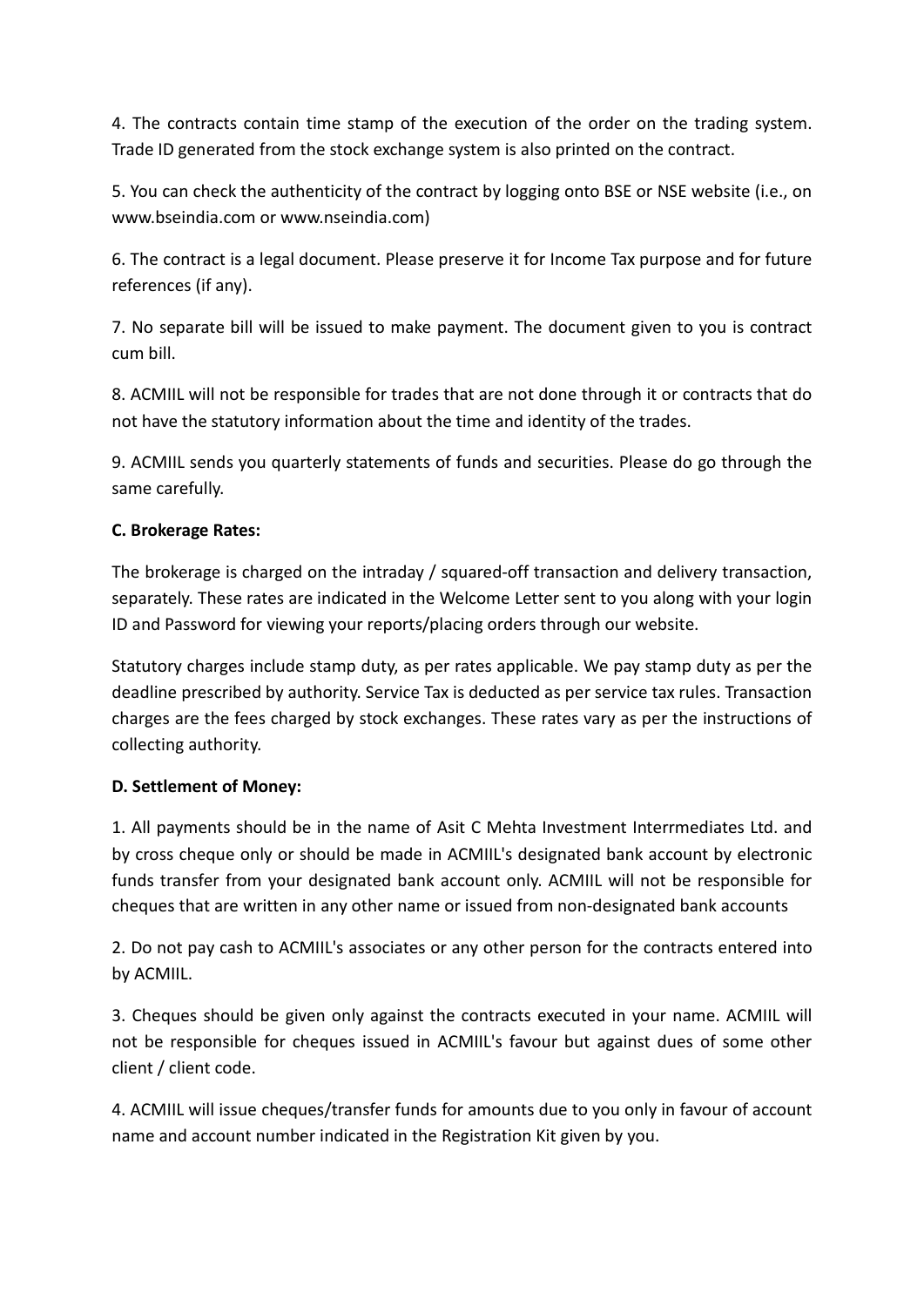5. We have the facility of directly crediting your bank account through National Electronic Fund Transfer (NEFT) whereby your bank account is credited with the fund in a day's time after we issue a payout. For NEFT transfer your bank account need to be under core banking solution (CBS) network and should have IFSC Code. If your bank account does not have IFSC Code then at par cheque will be issued to you and payable at your location.

6. Several investors want to reinvest funds and due to time taken for transfer of funds to and from they prefer to take the payout cheques on request only. Therefore ACMIIL have assigned systems, which has a request from the investor as a starting point for making payments. If you desire to pay and receive contract wise please inform ACMIIL's local representatives / Website (on line customers) about such request. Payouts will not be done automatically unless the credit balances are in our books for sufficiently period of time. Cheques and drafts issued by ACMIIL will be payable at the location where the client is registered with ACMIIL.

e.g. If a client is mapped with Jagdishpur and he is having his bank in Lucknow, the payment released by ACMIIL will be payable Jagdishpur and not payable Lucknow. If you wish to be paid at Lucknow then it is desirable to have an account with a bank that provides online banking.

7. All requests received by us by 8.30 a.m. are processed for payment by ACMIIL by 2.30 pm on the same day.

8. ACMIIL has an automated program that checks the net receivable for each client and gives necessary instructions to the bank as registered by ACMIIL in the Registration Kit.

9. Do not give instructions to pay in to any account which is not mentioned in the KYC form / Registration Kit. ACMIIL will only honor one instruction at a time. If there are any changes in your bank name/details, please write to ACMIIL about the same with relevant valid proofs. It will take at least 48 hours to make the changes.

10. In event you do not pay for outstanding obligation/debit within a specified time frame then ACMIIL is at liberty to sell off your share to recover the dues.

11. ACMIIL has a system to sell securities on failure to clear the Fund obligation / margin shortage by you. ACMIIL intimates the shortage of margin and Fund obligation by SMS on your registered mobile number and on website www.investmentz.com. We will levy late payment charge 18% p.a., in case the debit balances are not settled by crediting the payment within 2 trading days for cash segment and 1 trading day for derivative segment. This will be irrespective of shares sold in auto square off. ACMIIL also charge flat  $1\%$  + Service Tax, on all cheque bounced or wrongly reported to it.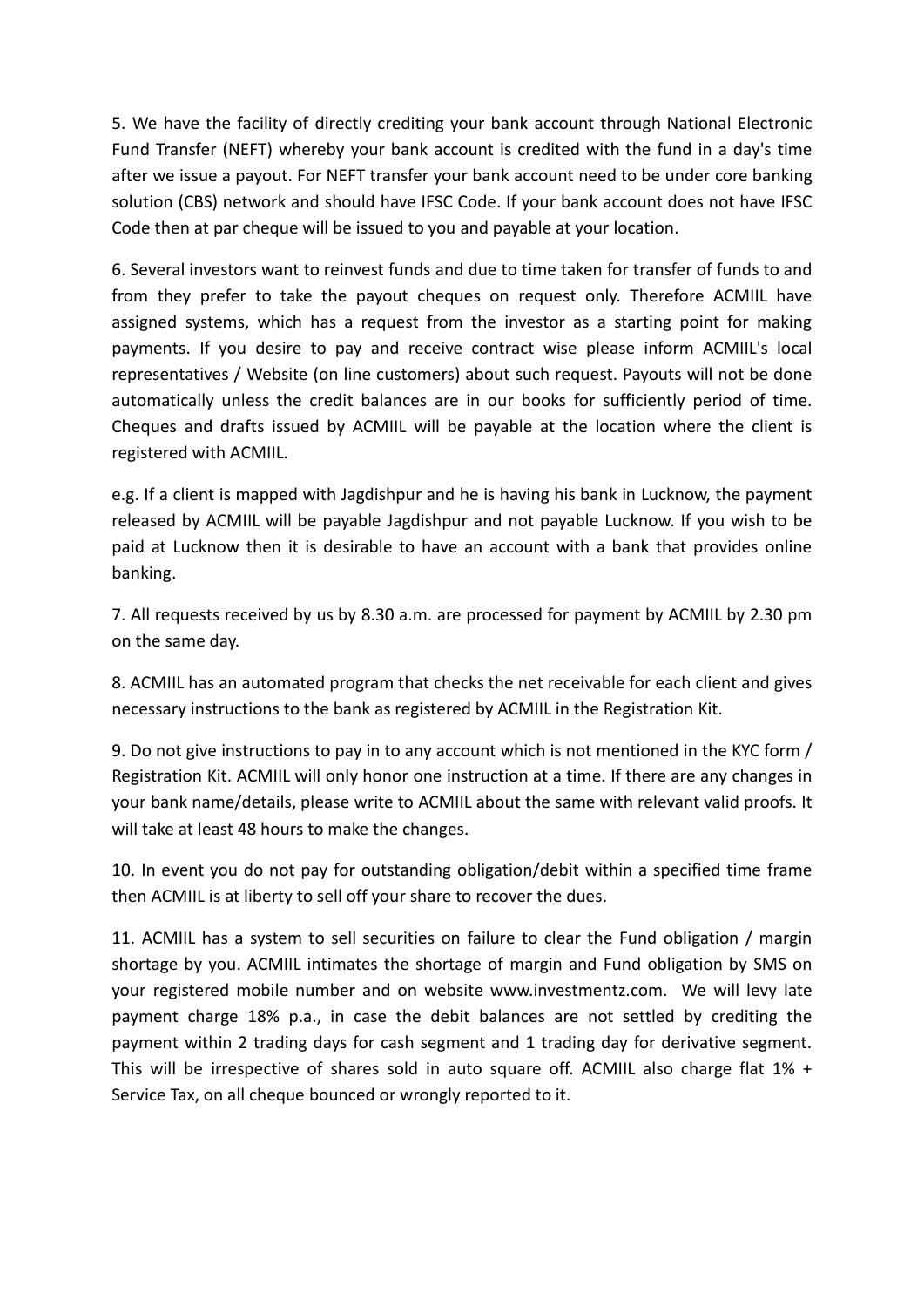## E. Settlement of Shares:

1. We have created a stock ledger that keeps a track of all deliveries given and received from your DP ID. If any stocks are delivered excess by you, the same are credited to your account and returned back to you.

2. Auto Pay In facility is available to you if you give us a power of attorney to deliver shares on your behalf. ACMIIL has an automated program that checks your pay in obligation and picks the shares from your account for delivery to the market. This frees you from the hassle of making & giving delivery slips daily for transfer to our pool account. However, this facility will be available only to the Default DP Account holder and if the Client sells from other DP, he has to give DIS latest by T+1 day.

3. In event you have CDSL account with us and have given ACMIIL Power of Attorney to deliver on your behalf, and then ACMIIL will do the pay in.

4. In case you do not have CDSL account with ACMIIL, then you have to deliver the shares in ACMIIL's pool account only. Do not give delivery in any account other than ACMIIL's pool account.

5. Do not give blank transfer instructions slip to anyone. They could be liable for misuse and ACMIIL will not be responsible for such misuse.

6. ACMIIL will not accept delivery from any account other than the account number indicated by you in the Registration Kit and/or subsequent modification form submitted by you If you give shares from any other account, then your shares will get auctioned despite giving delivery to ACMIIL since ACMIIL's system rejects such deliveries received from other accounts. If you have more than one DP account in your name then please give all the numbers and proofs of your accounts at the time of doing Registration itself.

7. Shares that are received by ACMIIL from account other than those that are part of ACMIIL's master are returned back to the same DP ID from which they are received by ACMIIL.

8. Deliveries are made twice a day to all the clients based on the status of their financial accounts. If the account is in debit then the last settlement shares are not released.

9. Please read the accounts reports section to get full information on shares delivered and received by you.

10. Shares on Hold: In event you do not pay on time, i.e., clear funds are not available to us before pay in, then we move your stocks to a separate account and accordingly these shares are kept on hold. We also have to move the stocks to a separate account if you sell off the stock in subsequent settlement. No notice for recovery of dues is necessary in the event you do not pay for the same.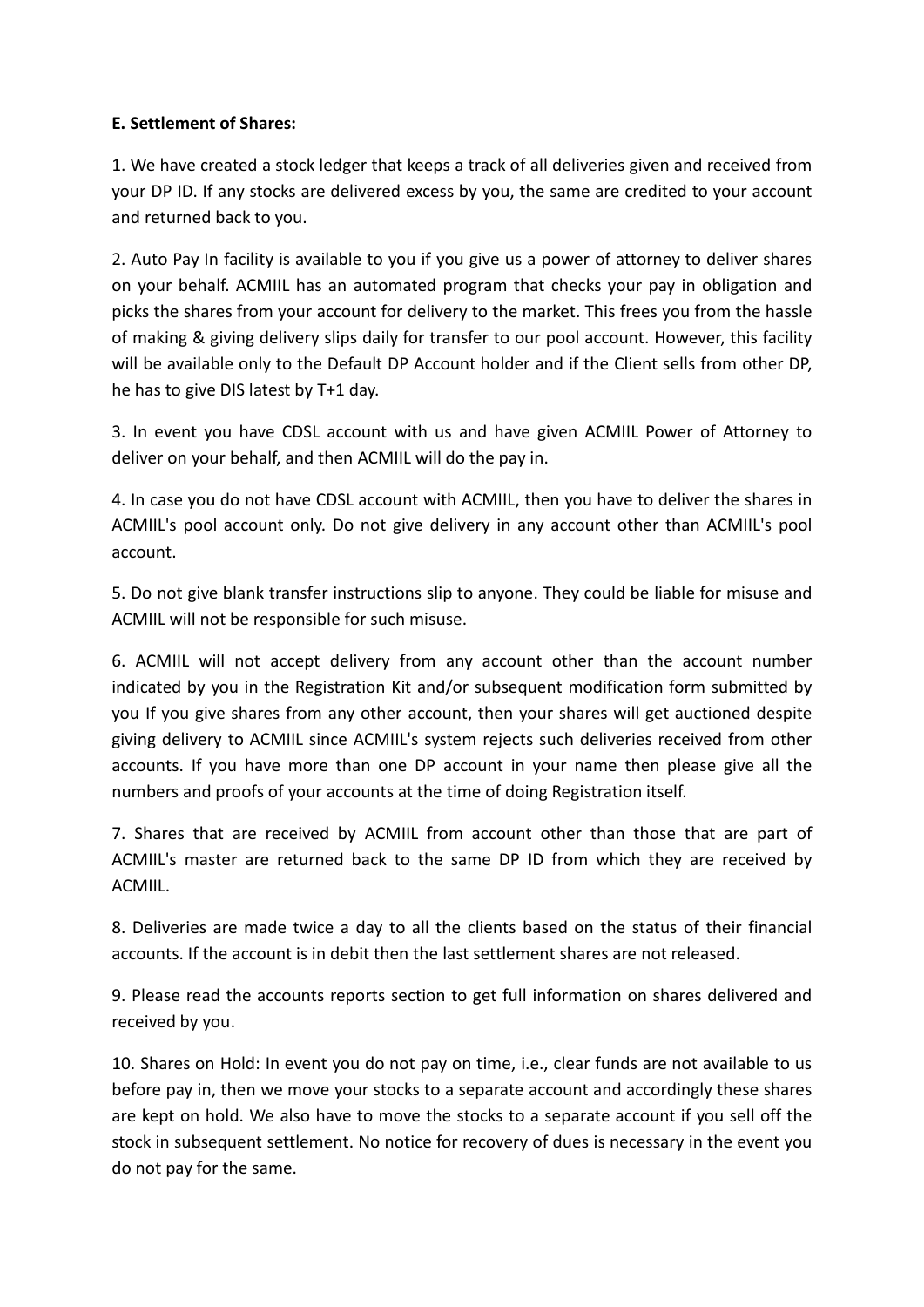11. The benefits of shares on hold are that (i) dividend and bonus is credited to the account of the beneficiary whose shares are on hold, (ii) the dividend is credited every Saturday following the date on which it was due, (iii) ACMIIL does not wait for receipt of the same from the company, (iv) All amounts that are less than Rs. 5,000 are credited to your account on weekly basis. This is a service provided by ACMIIL to the investors. In case of bonus ACMIIL will have to wait for the receipt of shares from the company and then only they are credited.

# F. Close Out Procedure:

The stock exchange settles the trades done by the brokers at the net exchange level and not gross client level. Hence it is our responsibility to settle the deliveries between our clients. Shares which are delivered short by the clients and which have to go to the exchange are auctioned by the exchange. But shares that are delivered short internally are settled in the following manner:

1. If a client "A" has failed to deliver to client "B" in settlement "X" then we purchase short delivery from the market on the day following the settlement of "X" trades.

2. These shares are purchased in the name of client "B", the recipient of shares.

3. The price at which the shares are purchased is taken as a base and 4% is added to the same. This price is used for the purpose of closing out the trade in Settlement "X".

4. In case there is upper circuit on the shares to be purchased, then the same will be purchased only after the day the circuit is removed and there is free trading on shares.

5. There are requests received from the investors either to purchase or not to purchase the shares that are received short. It is our duty to deliver and the system adopted by us ensures delivery. Since the entire procedure is system driven it is not possible to adhere to individual requests.

6. It also helps us to keep an audit trail of trades and deliveries.

## G. IST Procedure:

This is a facility provided by us to you to adjust your deliveries, which are yet to be received from the market. It is again an automated procedure that adjusts the sales against purchases made during the last two days. Please note that Inter Settlement Transfer (1ST) may not always happen since deliveries may not be received against your purchases. The transaction could be under auction / close out. You would run the risk of auction if you sell before T+3 day of purchase or actual receipt of the delivery. The law requires that you should deliver the shares on T+1 day of your transaction. Currently the charge on IST transaction is Rs. 12/- (inclusive of service tax). These charges are subject to change from time to time.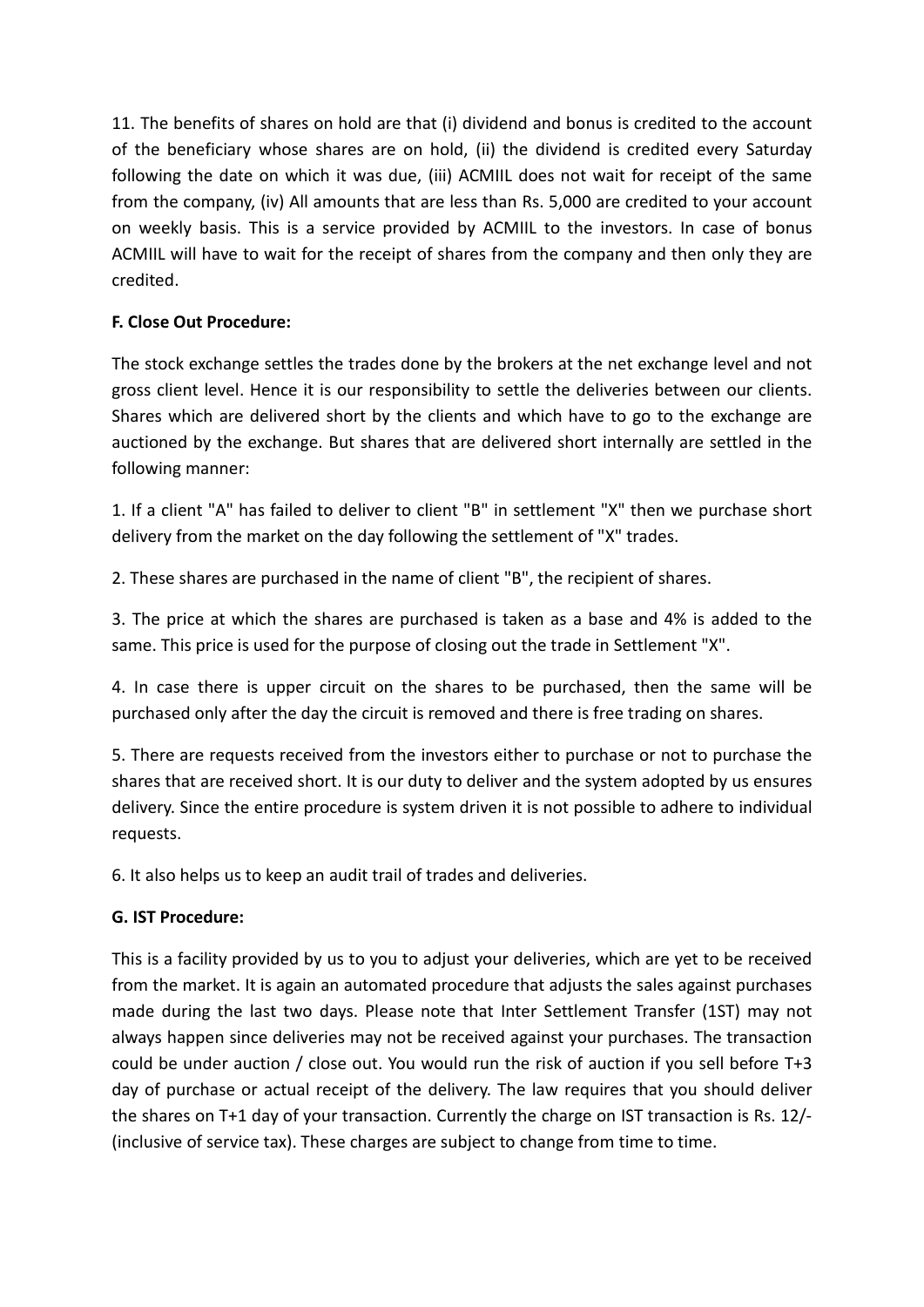### H. Account Information:

We have provided you a 24 X 7 access to our back office systems to get all the information related to your dealing with us. Please obtain a password from our office to access the systems. The first password is included in the enclosed mail. Please put a new password in order to maintain confidentiality. Our advice is to change the password every 15 days to prevent misuse.

# GUIDANCE NOTE - DO's AND DON'Ts FOR TRADING ON THE EXCHANGE(S) FOR INVESTORS BEFORE YOU BEGIN TO TRADE

1. Ensure that you deal with and through only SEBI registered intermediaries. You may check their SEBI registration certificate number from the list available on the Stock exchanges www.exchange.com and SEBI website www.sebi.gov.in.

2. Ensure that you fill the KYC form completely and strike off the blank fields in the KYC form.

3. Ensure that you have read all the mandatory documents viz. Rights and Obligations, Risk Disclosure Document, Policy and Procedure document of the stock broker.

4. Ensure to read, understand and then sign the voluntary clauses, if any, agreed between you and the stock broker. Note that the clauses as agreed between you and the stock broker cannot be changed without your consent.

5. Get a clear idea about all brokerage, commissions, fees and other charges levied by the broker on you for trading and the relevant provisions/ guidelines specified by SEBI/Stock exchanges.

6. Obtain a copy of all the documents executed by you from the stock broker free of charge.

7. In case you wish to execute Power of Attorney (POA) in favour of the Stock broker, authorizing it to operate your bank and demat account, please refer to the guidelines issued by SEBI/Exchanges in this regard.

## TRANSACTIONS AND SETTLEMENTS

8. The stock broker may issue electronic contract notes (ECN) if specifically authorized by you in writing. You should provide your email id to the stock broker for the same. Don't opt for ECN if you are not familiar with computers.

9. Don't share your internet trading account's password with anyone.

10. Don't make any payment in cash to the stock broker.

11. Make the payments by account payee cheque in favour of the stock broker. Don't issue cheques in the name of sub-broker. Ensure that you have a documentary proof of your payment/deposit of securities with the stock broker, stating date, scrip, quantity, towards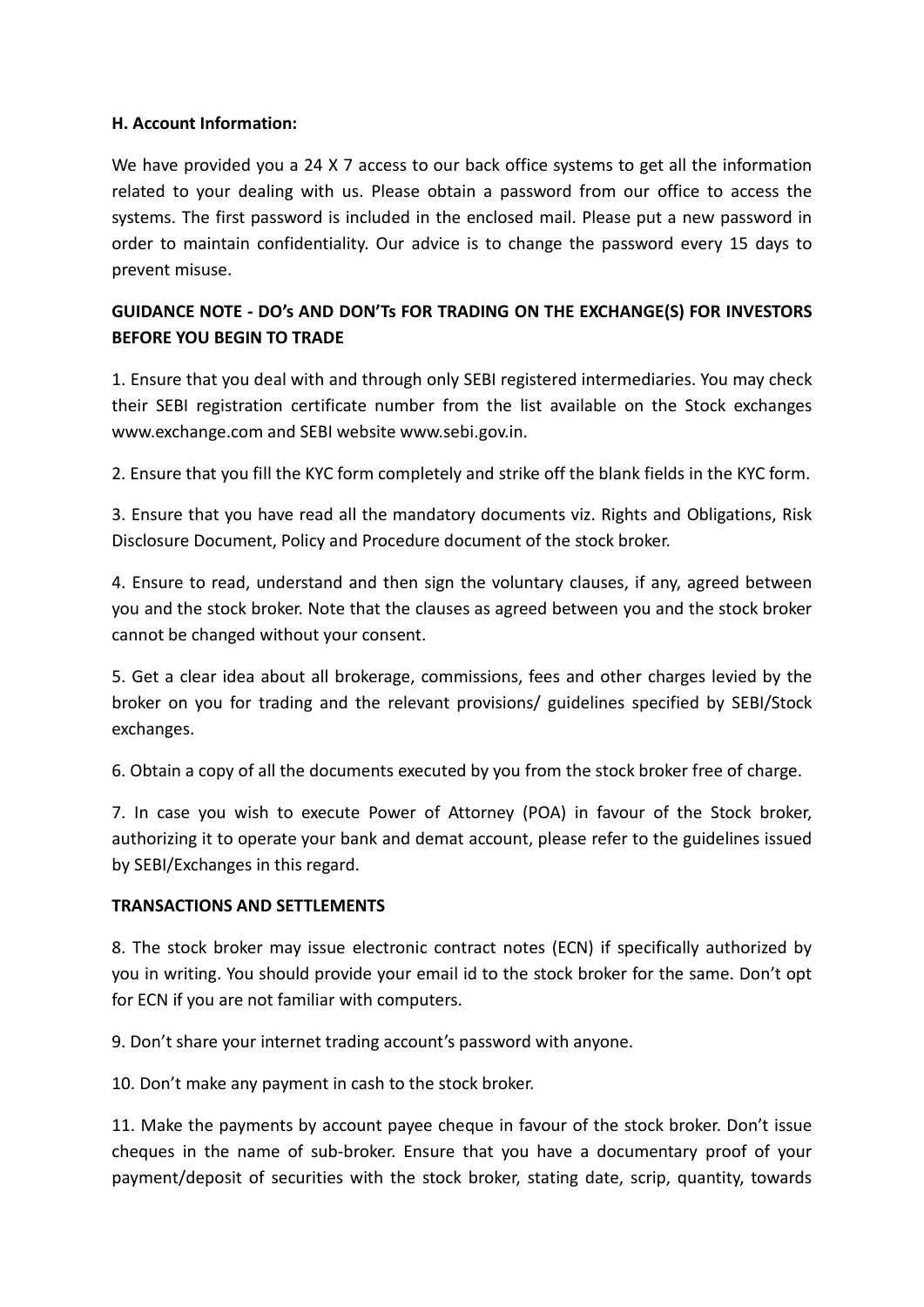which bank/ demat account such money or securities deposited and from which bank/ demat account.

12. Note that facility of Trade Verification is available on stock exchanges' websites, where details of trade as mentioned in the contract note may be verified. Where trade details on the website do not tally with the details mentioned in the contract note, immediately get in touch with the Investors Grievance Cell of the relevant Stock exchange.

13. In case you have given specific authorization for maintaining running account, payout of funds or delivery of securities (as the case may be), may not be made to you within one working day from the receipt of payout from the Exchange. Thus, the stock broker shall maintain running account for you subject to the following conditions:

a) Such authorization from you shall be dated, signed by you only and contains the clause that you may revoke the same at any time.

b) The actual settlement of funds and securities shall be done by the stock broker, at least once in a calendar quarter or month, depending on your preference. While settling the account, the stock broker shall send to you a 'statement of accounts' containing an extract from the client ledger for funds and an extract from the register of securities displaying all the receipts/deliveries of funds and securities. The statement shall also explain the retention of funds and securities and the details of the pledged shares, if any.

c) On the date of settlement, the stock broker may retain the requisite securities/funds towards outstanding obligations and may also retain the funds expected to be required to meet derivatives margin obligations for next 5 trading days, calculated in the manner specified by the exchanges. In respect of cash market transactions, the stock broker may retain entire pay-in obligation of funds and securities due from clients as on date of settlement and for next day's business, he may retain funds/securities/margin to the extent of value of transactions executed on the day of such settlement in the cash market.

d) You need to bring any dispute arising from the statement of account or settlement so made to the notice of the stock broker in writing preferably within 7 (seven) working days from the date of receipt of funds/securities or statement, as the case may be. In case of dispute, refer the matter in writing to the Investors Grievance Cell of the relevant Stock exchanges without delay.

14. In case you have not opted for maintaining running account and pay-out of funds/securities is not received on the next working day of the receipt of payout from the exchanges, please refer the matter to the stock broker. In case there is dispute, ensure that you lodge a complaint in writing immediately with the Investors Grievance Cell of the relevant Stock exchange.